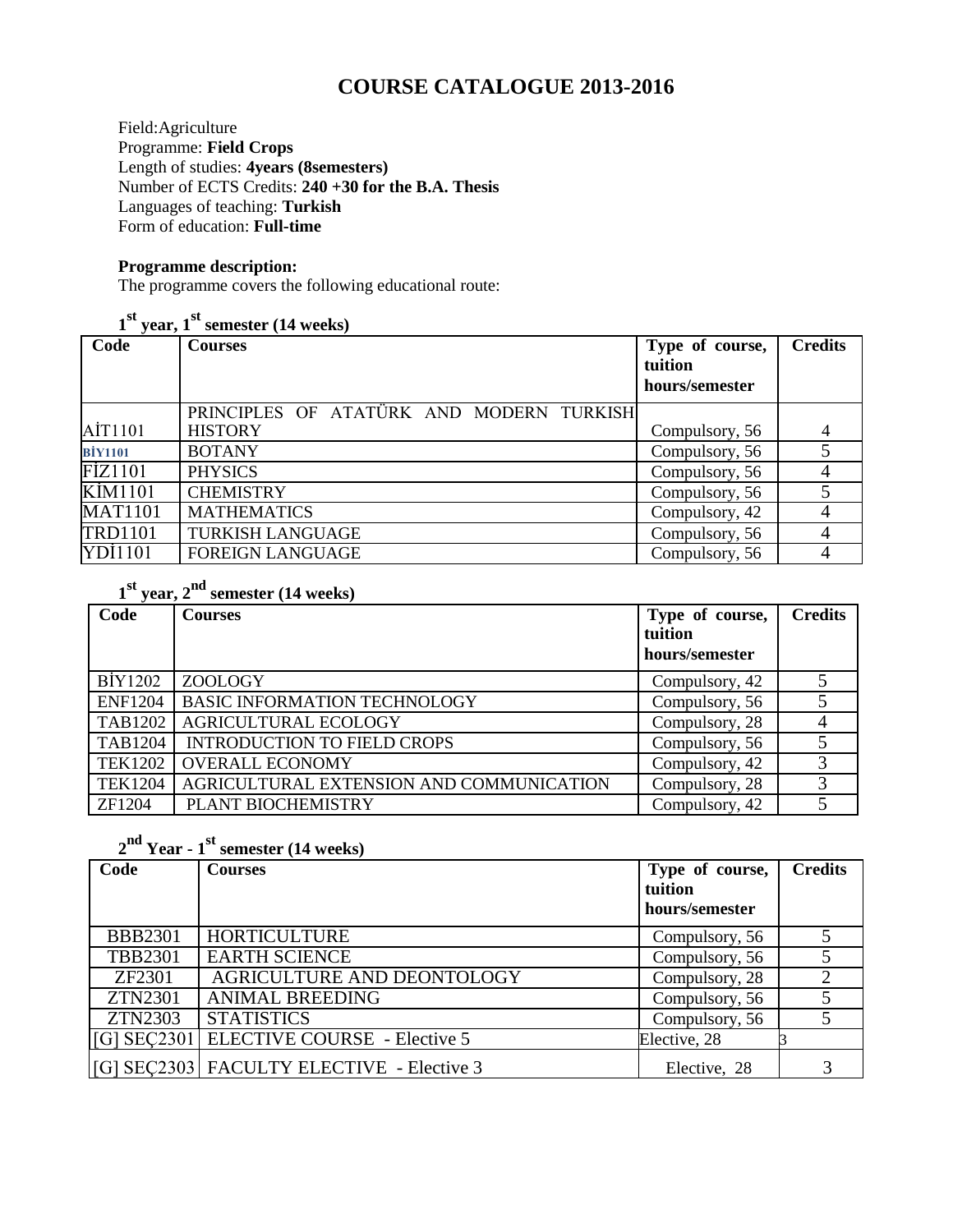# **EFFECTIVE COURSES**

| <b>BYS2301</b> | <b>CULTURE TECHNIQUES OF CROPS</b>  | $2+0$ | Elective | 3 | <b>SEC2303</b> |
|----------------|-------------------------------------|-------|----------|---|----------------|
|                | <b>IRRIGATION</b>                   |       |          |   |                |
| <b>BYS2303</b> | <b>IRRIGATION AND ENVIRONMENTAL</b> | $2+0$ | Elective | 3 | <b>SEC2303</b> |
|                | <b>RELATIONS</b>                    |       |          |   |                |
| <b>BYS2305</b> | AGRICULTURAL WASTE MANAGEMENT       | $2+0$ | Elective | 3 | <b>SEC2303</b> |
| TAB2301        | PLANT REPRODUCTION TECHNIQUES       | $1+2$ | Elective |   | <b>SEC2301</b> |
| TAB2303        | PRESENTATION TECHNIQUES             | $1+2$ | Elective |   | <b>SEC2301</b> |
| <b>TAB2305</b> | <b>AGRICULTURE FIELD</b>            | $2+0$ | Elective |   | <b>SEC2301</b> |

# **2 nd Year – 2 nd semester (14 weeks)**

| Code   | <b>Courses</b>                                  | <b>Type</b><br><sub>of</sub> | <b>Credi</b> |
|--------|-------------------------------------------------|------------------------------|--------------|
|        |                                                 | course, tuition              | ts           |
|        |                                                 | hours/semester               |              |
|        | <b>BKB2402 PLANT PROTECTION</b>                 | Compulsory, 56               |              |
|        | BYS2402   AGRICULTURAL MECHANISATION            | Compulsory, 56               |              |
|        | YS2404   AGRICULTURAL STRUCTURES AND IRRIGATION | Compulsory, 56               |              |
|        | <b>TAB24004 PLANT PHYSIOLOGY</b>                | Compulsory, 56               |              |
|        | TAB2402   PLANT BIOTECHNOLOGY                   | Compulsory, 56               |              |
| ZF2402 | <b>GENETICS</b>                                 | Compulsory, 42               |              |

|                | $3rd$ Year - 1 <sup>st</sup> semester (14 weeks) |                                              |                |  |  |  |  |  |
|----------------|--------------------------------------------------|----------------------------------------------|----------------|--|--|--|--|--|
| Code           | <b>Courses</b>                                   | Type of course,<br>tuition<br>hours/semester | <b>Credits</b> |  |  |  |  |  |
| <b>TAB3501</b> | <b>PLANT BREEDING</b>                            | Compulsory, 56                               |                |  |  |  |  |  |
| <b>TAB3503</b> | PROFESSIONAL PRACTICE I                          | Compulsory, 56                               |                |  |  |  |  |  |
| <b>TAB3505</b> | <b>COOL SEASON CEREALS</b>                       | Compulsory, 56                               |                |  |  |  |  |  |
| <b>TAB3507</b> | <b>SEED SCIENCE AND TECHNOLOGY</b>               | Compulsory, 56                               |                |  |  |  |  |  |
| TAB3509        | <b>FEED CROPS I</b>                              | Compulsory, 42                               | 4              |  |  |  |  |  |
| <b>SEC3501</b> | <b>ELECTIVE COURSE</b> - Elective 4              | Elective,                                    |                |  |  |  |  |  |
| $[G]$ SEC3503  | <b>FACULTY ELECTIVE 1 - Elective 4</b>           | Elective,                                    |                |  |  |  |  |  |
| $[G]$ SEC3505  | FACULTY ELECTIVE 2 - Elective 4                  | Elective,                                    |                |  |  |  |  |  |

### **EFFECTIVE COURSES**

| <b>BBB3501</b> | <b>VEGETABLE GROWING TECHNIQUES</b>    | $2 + 2$ | Elective | $\overline{4}$ | <b>SEC3505</b> |
|----------------|----------------------------------------|---------|----------|----------------|----------------|
| <b>BBB3503</b> | <b>FOLIAGE PLANTS GROWING</b>          | $2 + 2$ | Elective | 4              | <b>SEC3505</b> |
|                | <b>TECHNIQUES</b>                      |         |          |                |                |
| <b>BBB3505</b> | <b>CROP STANDARDIZATION IN FIELD</b>   | $2+2$   | Elective | 4              | <b>SEC3505</b> |
|                | <b>CROPS</b>                           |         |          |                |                |
| <b>BKB3501</b> | PASTURE AND FORAGE CROPS DISEASES      | $2+2$   | Elective | 4              | <b>SEC3505</b> |
|                | <b>AND PESTS</b>                       |         |          |                |                |
| <b>BKB3503</b> | AFTER HARVEST DISEASES AND PESTS       | $2+2$   | Elective | $\overline{4}$ | <b>SEC3505</b> |
| <b>BKB3505</b> | <b>CEREALS AND PULSES DISEASES AND</b> | $2 + 2$ | Elective | 4              | <b>SEC3505</b> |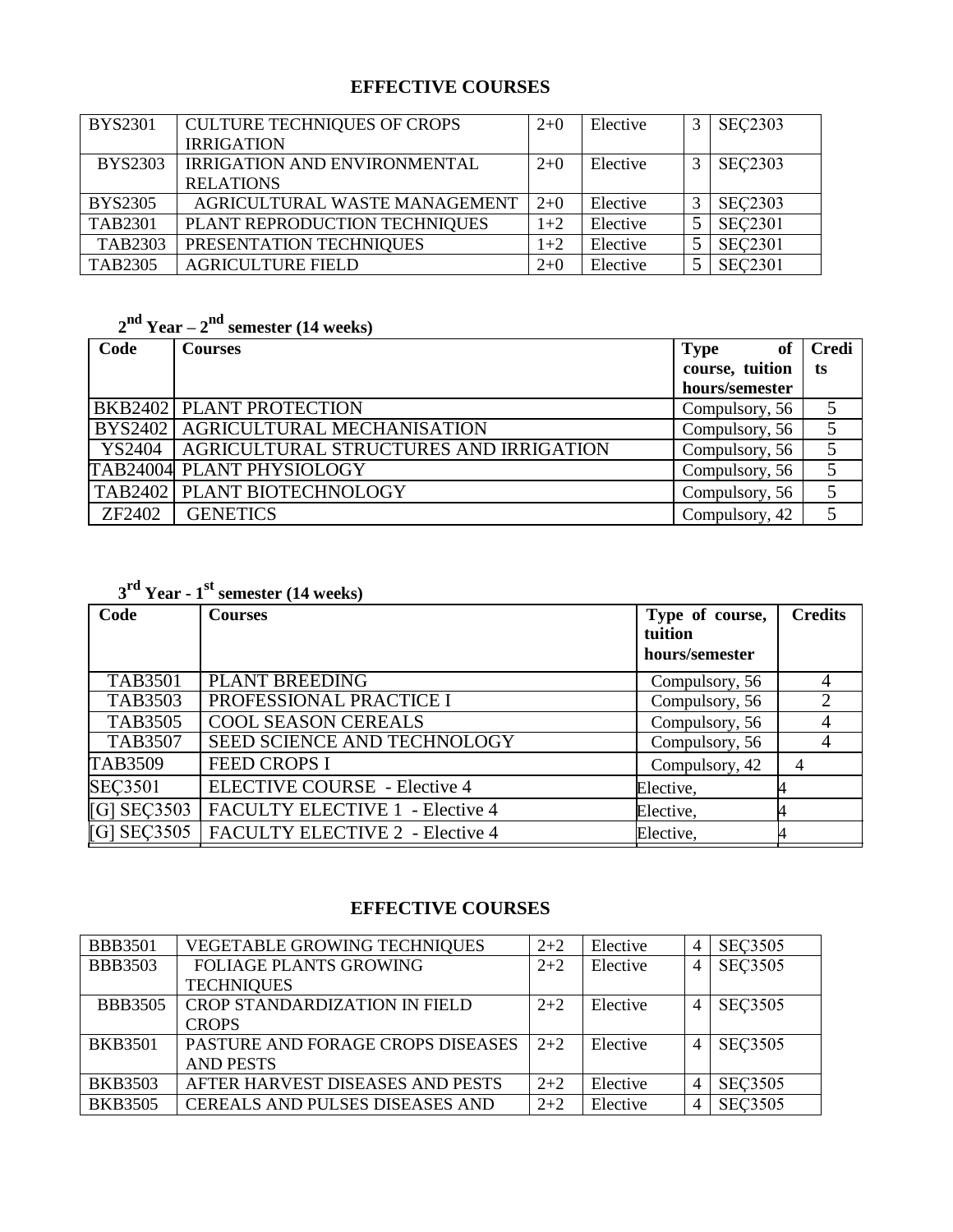|                | <b>PESTS</b>                          |         |          |                |                |
|----------------|---------------------------------------|---------|----------|----------------|----------------|
| <b>BYS3501</b> | AGRICULTURAL ENGINEERING              | $3+0$   | Elective | $\overline{4}$ | <b>SEC3503</b> |
|                | <b>ENVIRONMENT</b>                    |         |          |                |                |
| STB3501        | FOOD LEGISLATION AND QUALITY          | $3 + 0$ | Elective | 4              | <b>SEC3503</b> |
|                | <b>CONTROL</b>                        |         |          |                |                |
| <b>TAB3511</b> | <b>EXPERIMENTAL DESIGNS IN FIELD</b>  | $1+2$   | Elective | $\overline{4}$ | <b>SEC3501</b> |
|                | <b>CROPS</b>                          |         |          |                |                |
| TAB3513        | PRODUCT STANDARDIZATION IN FIELD      | $2+0$   | Elective | $\overline{4}$ | <b>SEC3501</b> |
|                | <b>CROPS</b>                          |         |          |                |                |
| <b>TAB3515</b> | SEED PHYSIOLOGY                       | $2+0$   | Elective | 4              | <b>SEÇ3501</b> |
| <b>TBB3501</b> | SOIL AND WATER MANAGEMENT             | $2 + 2$ | Elective | 4              | <b>SEC3505</b> |
| <b>TBB3503</b> | <b>SOIL FERTILITY AND FERTILIZERS</b> | $2 + 2$ | Elective | $\overline{4}$ | <b>SEC3505</b> |
| <b>TBB3505</b> | <b>SOIL BIODIVERSITY</b>              | $2 + 2$ | Elective | $\overline{4}$ | <b>SEÇ3505</b> |
| <b>TEK3501</b> | <b>ENVIRONMENTAL ECONOMICS</b>        | $3 + 0$ | Elective | 4              | <b>SEC3503</b> |
| ZF3501         | NUTRITION AND HEALTH                  | $3+0$   | Elective | 4              | <b>SEC3503</b> |
| ZF3503         | PROJECT PREPARATION AND               | $2 + 2$ | Elective | 4              | <b>SEÇ3505</b> |
|                | <b>EVALUATION</b>                     |         |          |                |                |
| <b>ZTN3501</b> | <b>BREEDING POULTRY</b>               | $2 + 2$ | Elective | 4              | <b>SEÇ3505</b> |
| ZTN3503        | <b>SMALL ANIMAL BREEDING</b>          | $2 + 2$ | Elective | 4              | <b>SEC3505</b> |
| <b>ZTN3505</b> | FEED AND ANIMAL FEEDING               | $2 + 2$ | Elective | 4              | <b>SEÇ3505</b> |

# **3 rd Year – 2 nd semester (14 weeks)**

| Code           | <b>Courses</b>                              | Type of course,<br>tuition<br>hours/semester | <b>Credits</b> |
|----------------|---------------------------------------------|----------------------------------------------|----------------|
| TAB3602        | <b>FIBER PLANTS</b>                         | Compulsory, 56                               |                |
| <b>TAB304</b>  | PROFESSIONAL PRACTICE-II                    | Compulsory, 56                               |                |
| <b>TAB3606</b> | <b>WARM SEASON CEREALS 2</b>                | Compulsory, 56                               |                |
| <b>TAB3608</b> | <b>INTERNSHIP</b>                           | Compulsory, 0                                | h              |
| TAB3610        | <b>FEED CROPS II</b>                        | Compulsory, 42                               | 3              |
|                | G SEC3602 ELECTIVE COURSE - Elective 3      | Elective,                                    |                |
|                |                                             | Elective,                                    |                |
|                | [G] SEC3604 FACULTY ELECTIVE 1 - Elective 4 |                                              |                |
|                | [G] SEC3606 FACULTY ELECTIVE 2 - Elective 4 | Elective,                                    |                |

## **EFFECTIVE COURSES**

| <b>BBB3602</b> | VINEYARD GROWING TECHNIQUES             | $2 + 2$ | Elective | 4              | <b>SEC3604</b> |
|----------------|-----------------------------------------|---------|----------|----------------|----------------|
| <b>BBB3604</b> | FRUIT GROWING TECHNIQUES                | $2 + 2$ | Elective | $\overline{4}$ | <b>SEC3604</b> |
| <b>BBB3606</b> | PROTECTED GROWING TECHNIQUES            | $2 + 2$ | Elective | 4              | <b>SEC3604</b> |
| <b>BKB3602</b> | <b>INDUSTRIAL PLANT DISEASES AND</b>    | $2 + 2$ | Elective | $\overline{4}$ | <b>SEC3604</b> |
|                | <b>LOSSES</b>                           |         |          |                |                |
| <b>BKB3604</b> | FRUIT, VINES DISEASES AND PESTS         | $2 + 2$ | Elective | $\overline{4}$ | <b>SEC3604</b> |
| <b>BTK3606</b> | <b>DISEASES AND PESTS OF VEGETABLES</b> | $2 + 2$ | Elective | 4              | <b>SEC3604</b> |
| <b>BYS3602</b> | PRECISION FARMING TECHNOLOGIES          | $2 + 2$ | Elective | 4              | <b>SEC3604</b> |
| <b>BYS3604</b> | RENEWABLE ENERGY SOURCES                | $2 + 2$ | Elective | $\overline{4}$ | <b>SEC3604</b> |
| STB3602        | <b>FOOD TOXICOLOGY</b>                  | $3+0$   | Elective | $\overline{4}$ | <b>SEC3606</b> |
| STB3604        | <b>HYGIENE AND SANITATION</b>           | $3+0$   | Elective | $\overline{4}$ | <b>SEC3606</b> |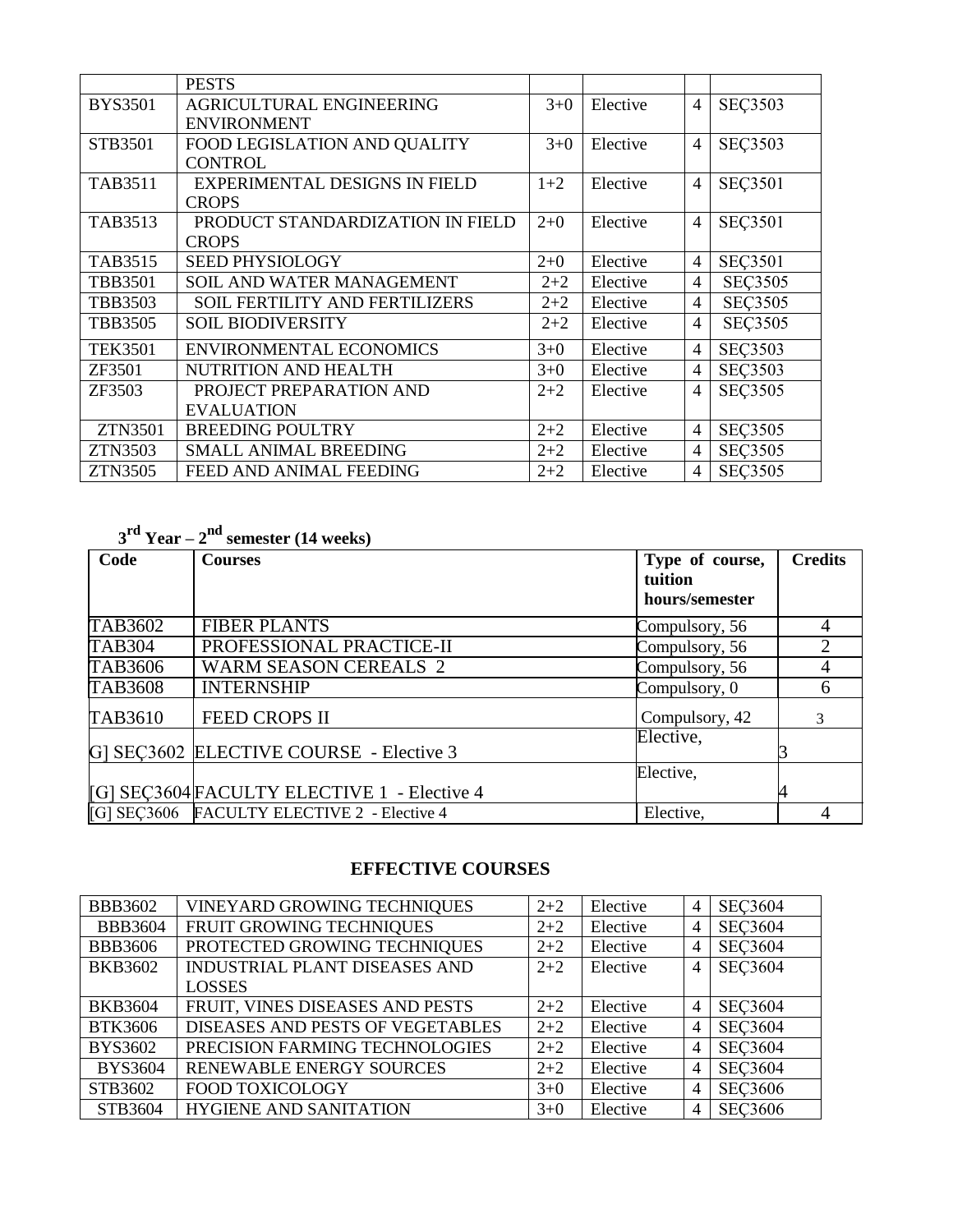| STB3606        | <b>AGRICULTURAL PRODUCTS</b><br><b>TECHNOLOGY</b> | $3+0$   | Elective | 3              | <b>SEC3606</b> |
|----------------|---------------------------------------------------|---------|----------|----------------|----------------|
| TAB3612        | PLANT GENETIC RESOURCES                           | $3+0$   | Elective | 3              | <b>SEC3602</b> |
| TAB3614        | FIELD CROPS CROP PHYSIOLOGY                       | $3+0$   | Elective | 3              | <b>SEC3602</b> |
| TAB3616        | STRESSES MANAGEMENT OF FIELD                      | $3+0$   | Elective | $\overline{4}$ | <b>SEÇ3602</b> |
|                | <b>CROPS</b>                                      |         |          |                |                |
| TBB3602        | PLANT NUTRITION                                   | $2 + 2$ | Elective | $\overline{4}$ | <b>SEC3604</b> |
| <b>TBB3604</b> | FERTILIZERS AND FERTILIZATION                     | $2 + 2$ | Elective | $\overline{4}$ | <b>SEC3604</b> |
|                | <b>TECHNIQUES</b>                                 |         |          |                |                |
| <b>TBB3606</b> | <b>GEOGRAPHICAL INFORMATION SYSTEMS IN</b>        | $2 + 2$ | Elective | $\overline{4}$ | <b>SEC3604</b> |
|                | <b>AGRICULTURE</b>                                |         |          |                |                |
| <b>TEK3602</b> | BRANDS, PATENTS AND INTELLECTUAL                  | $3+0$   | Elective | $\overline{4}$ | <b>SEC3606</b> |
|                | PROPERTY RIGHTS                                   |         |          |                |                |
| <b>TEK3604</b> | <b>AGRICULTURAL ECONOMICS AND</b>                 | $2 + 2$ | Elective | $\overline{4}$ | <b>SEC3604</b> |
|                | <b>MANAGEMENT</b>                                 |         |          |                |                |
| <b>TEK3606</b> | <b>FARM APPRAISAL</b>                             | $2 + 2$ | Elective | $\overline{4}$ | <b>SEC3604</b> |
| <b>ZTN3602</b> | BEEKEEPING AND SILK BREEDING                      | $2 + 2$ | Elective | $\overline{4}$ | <b>SEC3604</b> |
| <b>ZTN3604</b> | ANIMAL BREEDING CATTLE                            | $2 + 2$ | Elective | $\overline{4}$ | <b>SEC3604</b> |
| ZTN3606        | ANIMAL BIOTECHNOLOGY                              | $2 + 2$ | Elective | $\overline{4}$ | <b>SEC3604</b> |
|                | <b>APPLICATIONS</b>                               |         |          |                |                |

# **4 th Year – 1 st semester (14weeks)**

| Code          | <b>Courses</b>                                   | Type of course,<br>tuition<br>hours/semester | <b>Credits</b> |
|---------------|--------------------------------------------------|----------------------------------------------|----------------|
| TAB4701       | <b>MEADOW AND PASTURE USE</b>                    | Compulsory, 42                               |                |
| TAB4703       | <b>GRADUATE STUDIES-I</b>                        | Compulsory, 28                               |                |
| TAB4705       | STARCH AND SUGAR PLANTS                          | Compulsory, 56                               | 6              |
| $[G]$ OSD4701 | UNIVERSITY ELECTIVE COURSE - Elective 3          | Elective                                     |                |
|               | ELECTIVES (2 COURSE WILL BE CHOSEN) - Elective 8 |                                              |                |
| [G] SEC4701   |                                                  | Elective                                     |                |
|               | <b>ELECTIVE COURSE</b> - Elective 4              |                                              |                |
| $[G]$ SEC4703 |                                                  | Elective                                     |                |

# **EFFECTIVE COURSES**

| <b>TAB4707</b> | <b>ROTATION SYSTEMS</b>           | $2+2$ | Elective |   | <b>SEC4701</b> |
|----------------|-----------------------------------|-------|----------|---|----------------|
| <b>TAB4709</b> | <b>BUSINESS ENGLISH I</b>         | $2+2$ | Elective |   | <b>SEC4701</b> |
| TAB4711        | FIELD PLANT BREEDING              | $2+2$ | Elective |   | <b>SEC4703</b> |
| TAB4713        | SEED PRODUCTION TECHNIQUES IN THE | $2+2$ | Elective |   | <b>SEC4703</b> |
|                | <b>FIELD CROPS</b>                |       |          |   |                |
| TAB4715        | <b>GREEN FIELD PLANT</b>          | $2+2$ | Elective | 4 | <b>SEC4701</b> |